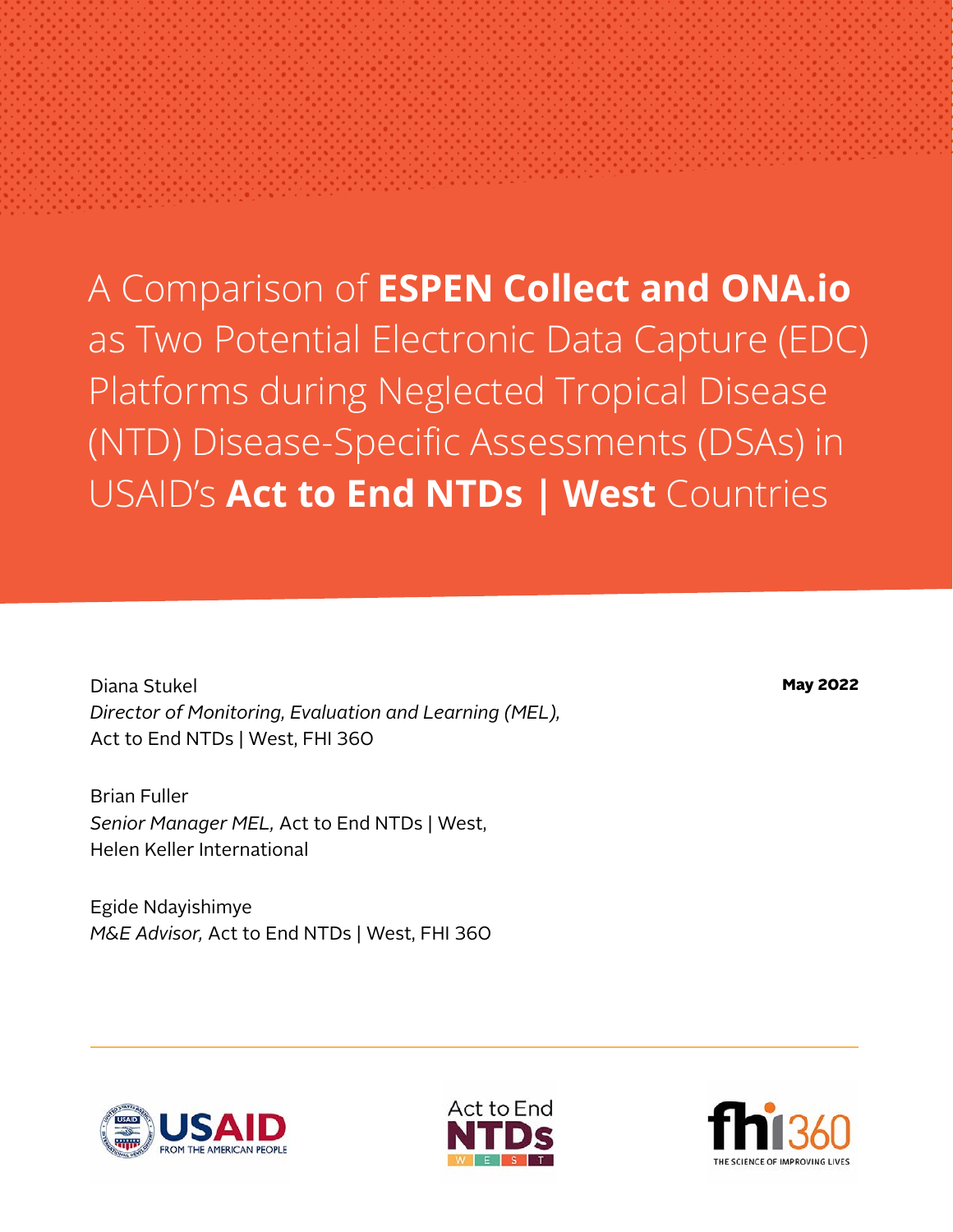## **TABLE OF CONTENTS**

| Observed limitations of ONA.io with Act   West support 8    |
|-------------------------------------------------------------|
| Comparison of ESPEN Collect Platform with ONA.io Platform 9 |
|                                                             |
|                                                             |

### **FIGURES AND TABLES**

| Figure 1. Example of ESPEN Collect Dashboard Elements 5                        |
|--------------------------------------------------------------------------------|
| Figure 2. Example of ESPEN Collect Pulse Email Update During Data Collection 5 |
|                                                                                |
|                                                                                |
|                                                                                |
| Table 3. Comparison of technological and service offerings9                    |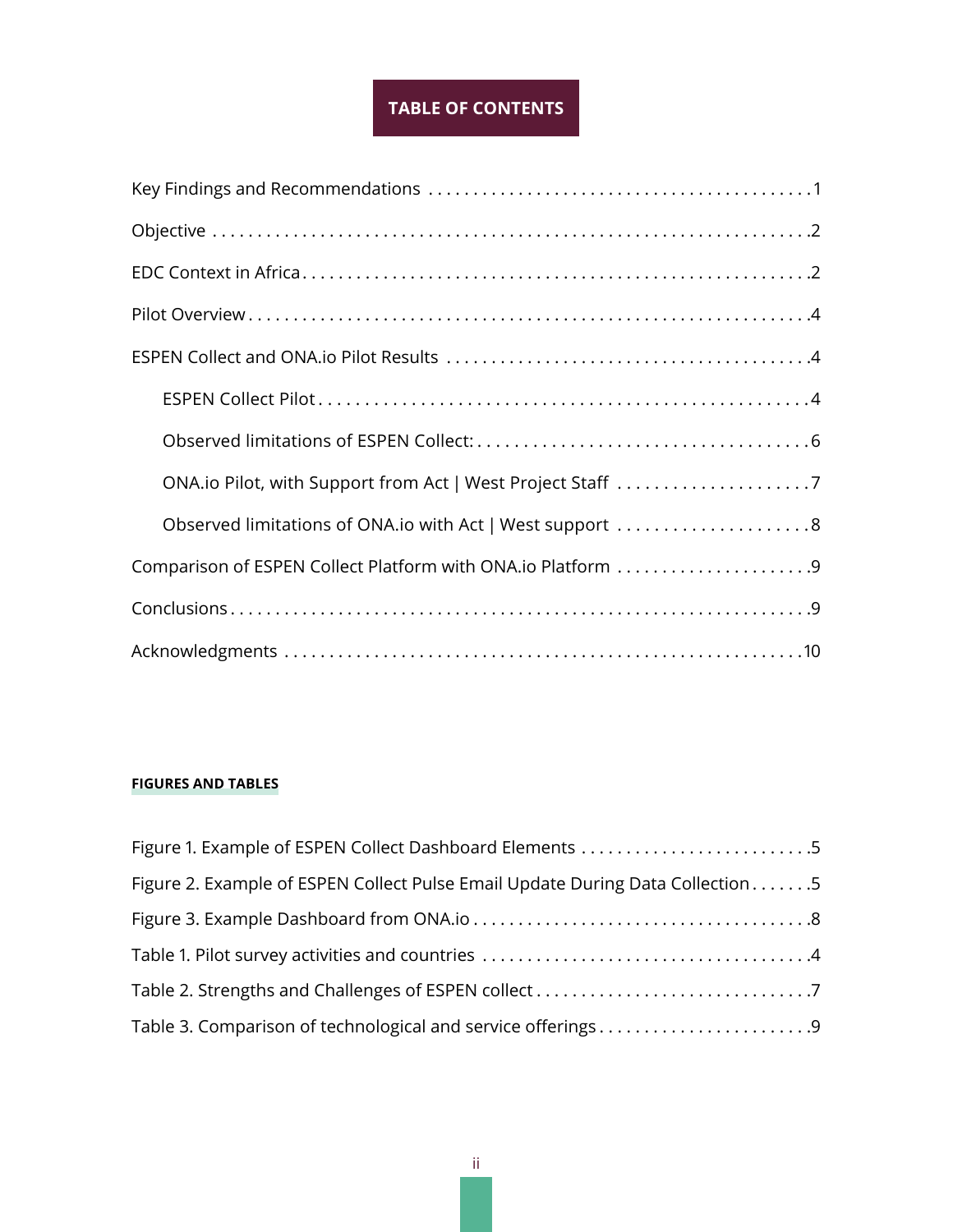### **KEY FINDINGS AND RECOMMENDATIONS**

### <span id="page-2-0"></span>**ELECTRONIC DATA CAPTURE (EDC) PILOT FINDINGS**

- **•** Both ESPEN Collect and ONA.io platforms proved capable of supporting timely, high quality data collection for field surveys.
- **•** Both platforms were identical in terms of phone/tablet functionality, questionnaire customization, and data security.
- **•** ESPEN Collect offered services ONA.io did not, including training on the EDC platform, protocol and questionnaire review, customized dashboard generation, live monitoring during fieldwork to track field progress and detect errors, management-oriented email updates during fieldwork, and auto-population of the World Health Organization (WHO) Epidemiological Reporting Form (EPIRF).

### **RECOMMENDATIONS FOR ACT WEST SURVEYS WISHING TO USE EDC PLATFORMS FOR DISEASE SPECIFIC ASSESSMENTS (DSAS)**

- **•** National neglected tropical disease (NTD) programs and in-country implementers should continue using their current EDC platforms if they are familiar and satisfied with them.
- **•** When considering adopting a new EDC platform, survey organizers are encouraged to consult this report to help choose the most appropriate platform, given the country context.
- **•** Regardless of the platform, EDC provides a vast improvement in the ultimate data quality for DSAs over traditional paper-based data collection—and therefore, the use of EDC platforms should always be promoted for DSA data collections.

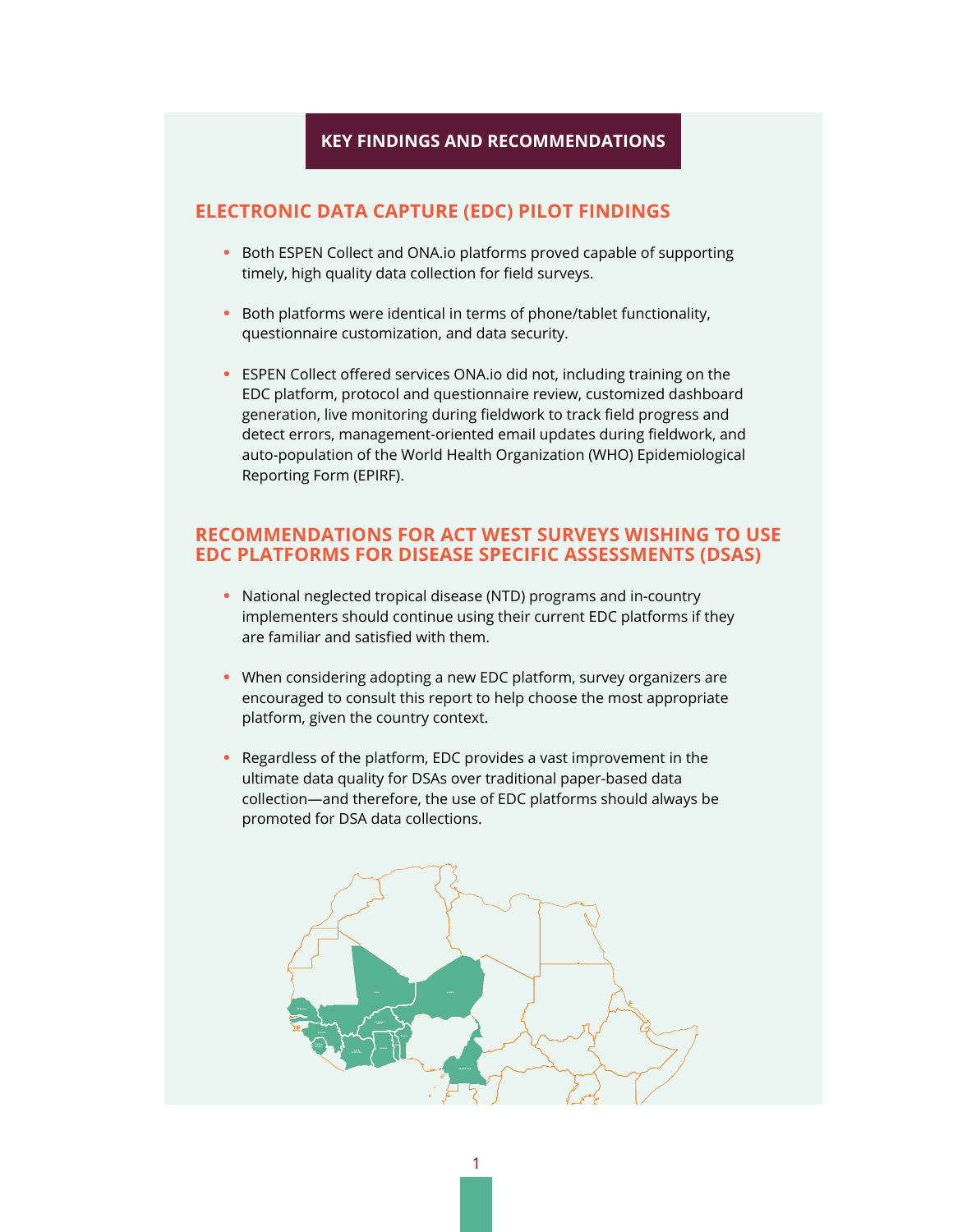# <span id="page-3-0"></span>**OBJECTIVE**

This report is intended to inform future decisions by Africa-based implementing partners within USAID's Act to End Neglected Tropical Diseases (NTDs) | West (Act | West) and African Neglected Tropical Disease Programs (NTDPs) who wish to adopt EDC platforms for upcoming DSAs but require more information before doing so. To this end, this report documents and compares experiences from March to December 2020 of Act | West implementing partners and NTDPs conducting largely standardized DSA surveys using two popular EDC platforms in the neglected tropical disease space: ESPEN Collect and ONA.io.

# **EDC Context in Africa**

Data collection and analysis are critical to effective program management and development, advocacy efforts and resource mobilization, policy implementation, and monitoring of interventions for NTD programs. The data can be collected through electronic software (i.e., EDC), replacing older paperbased mechanisms. With the advent of EDC systems, a shift away from paper has been an essential means of improving data quality. Advantages include the ability to code questionnaire flows, skips, and filters into tablets or smartphones; the ability to enter data directly during fieldwork; the mitigation and rectification of obvious coherence and consistency errors in real or near real time during fieldwork; the facilitation of near real time data transmission (depending on Internet availability) to a central office; the assurance of data security using encryption; and the minimization of data loss.

Many electronic data collection tools offer control and validation features and allow for geo-referencing, while facilitating the collection of demographic and biophysical data in the field, all at a low or no cost. Selecting the right platform among a multitude of options can be daunting. Many countries pilot EDC platforms on one or two surveys, but it benefits countries to consider the varying strengths and challenges of each EDC platform before making a final decision on choice of platform. Countries all over the world have been using EDC for NTD surveys on an as-needed basis, often purchasing limited time subscriptions to commercial platforms such as CommCare and ONA.io or using the mobile data collection feature of Ministry of Health (MoH) instances of DHIS2 (such as DHIS2 Collect).

Within the preventive chemotherapy (PC) NTD world, implementers and NTDPs have adopted EDC but not uniformly. For instance, until 2016, the Global Trachoma Mapping Project (GTMP) conducted standardized trachoma mapping surveys in 29 countries using EDC through Android phones. GTMP was succeeded by the WHO-led Tropical Data initiative, which continues to use EDC and is the group responsible for trachoma DSA data collection and analysis for most of the NTD world. However, the End in Africa program, led by FHI 360 from 2010–2018, supported DSA data collection in its six countries using paper-based vehicles until the end of the program, so EDC was not introduced in those countries until the beginning of Act |West program.

The Act | West program (the successor project to End in Africa, which commenced in 2018 and supports 11 West African countries), systematically promotes the use of EDC for DSA surveys due to its advantages in improving data quality, timeliness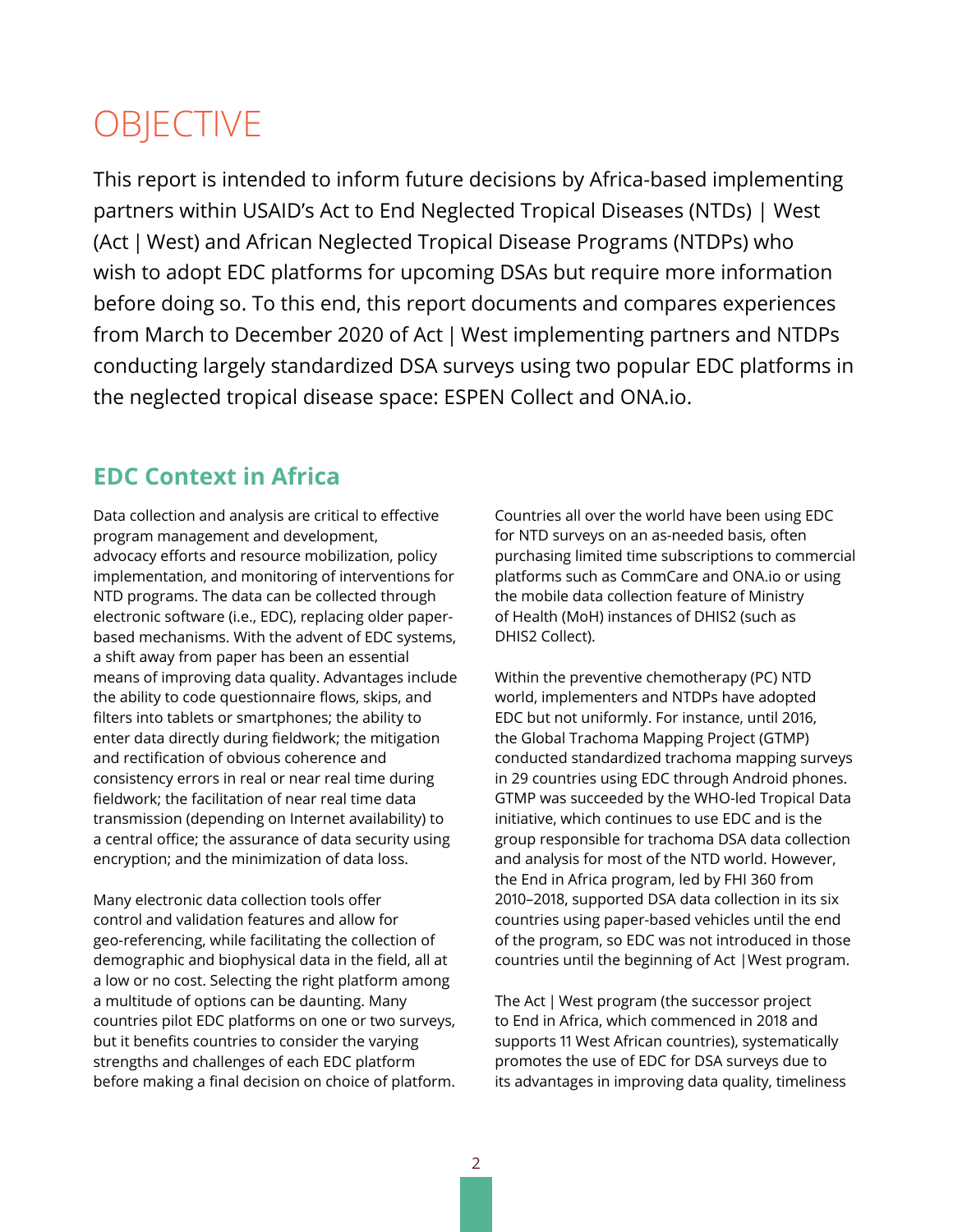of data availability, and enhanced data security and storage. It is in this context that ESPEN Collect has been recently used in Ivory Coast (preTAS), Benin (preTAS and TAS2) and Senegal (preTAS), while ONA.io has been used in Niger (preTAS) and Cameroon (TAS).

ESPEN (Expanded Special Project for the Elimination of Neglected Tropical Diseases) is the African regional arm of WHO and supports the activities of eliminating NTDs that respond to preventive chemotherapy. In collaboration with other NTDs partners, ESPEN developed ESPEN Collect, a free mobile data collection tool and set of services, mainly for the DSA surveys on lymphatic filariasis (LF), onchocerciasis (OV), schistosomiasis (SCH) and soil-transmitted helminths (STH). As part of the package of services offered, ESPEN reviews survey protocols, trains on the ESPEN Collect tool, provides a limited number of smartphones for data collection, manages the ESPEN server, assists with questionnaire setup before fieldwork, assists with data monitoring and troubleshooting during fieldwork, and undertakes limited data cleaning after fieldwork. In addition, ESPEN designed a dashboard for data managers, supervisors, monitoring and evaluation (M&E) teams, and program managers to monitor data collection and data quality. This service is free to countries and uses open-source software Metabase<sup>1</sup> to visualize data in real time.

Beyond training, setup, support, collection, storage, and use, an optimal EDC platform should provide integration with external systems. One of the reasons for the success of the Tropical Data trachoma platform is the tight integration with annual reporting through the WHO Trachoma Elimination Monitoring Form (TEMF). Programs that use Tropical Data can automatically have their data added to the Get2020 database and incorporated into the TEMF. Similarly, for other diseases, this same integration with annual reporting forms is available; that is, survey results using ESPEN Collect are automatically populated into the WHO EPIRF. The completed form is sent to the national program where it is reviewed, signed, and submitted to WHO as official national data. Without this integration, these annual reporting forms have low rates of submission to WHO, which makes it difficult to determine appropriate treatment strategies and achieve elimination goals for the various NTDs.

ONA.io is a popular data collection tool used across international development sectors and diseases, including NTDs. ONA.io was founded in 2013 and has offices in the United States and Kenya, with a mission to build "equitable access to essential services through data, technology and design."2 ONA.io's services are commercially available worldwide, with certain tools available free of charge within limits of use. Notably, mobile data collection is free for surveys requiring fewer than 500 submissions per month and 10 or fewer distinct questionnaires (hereafter referred to as "forms"). Higher limits are available (greater than 500 but fewer than 5,000 submissions per month, and greater than 10 but fewer than 15 distinct questionnaires, sufficient for multiple preTAS/ TAS EUs) for USD 99/month at the time of this report.3 This service level includes use of the data collection mobile app and access to a website to manage questionnaires, receive, view, and edit data. It offers a "do it yourself" form builder to create questionnaires, as well as the option to use existing questionnaires. While written guidance for these functions is provided, ONA.io does not provide NTD-specific in-person training or troubleshooting, pre-made NTD questionnaires, data management or a dashboard at the free or USD 99/month access level. However, non-NTD specific services for data management and dashboarding are available at an additional cost.

<sup>1</sup> <https://www.metabase.com/docs/latest/users-guide/01-what-is-metabase.html>, Accessed June 10, 2021

<sup>2</sup> <https://company.ona.io/about/mission-vision/> Accessed April 8, 2021

<sup>3</sup> <https://company.ona.io/products/ona-data/pricing/>Accessed April 8, 2021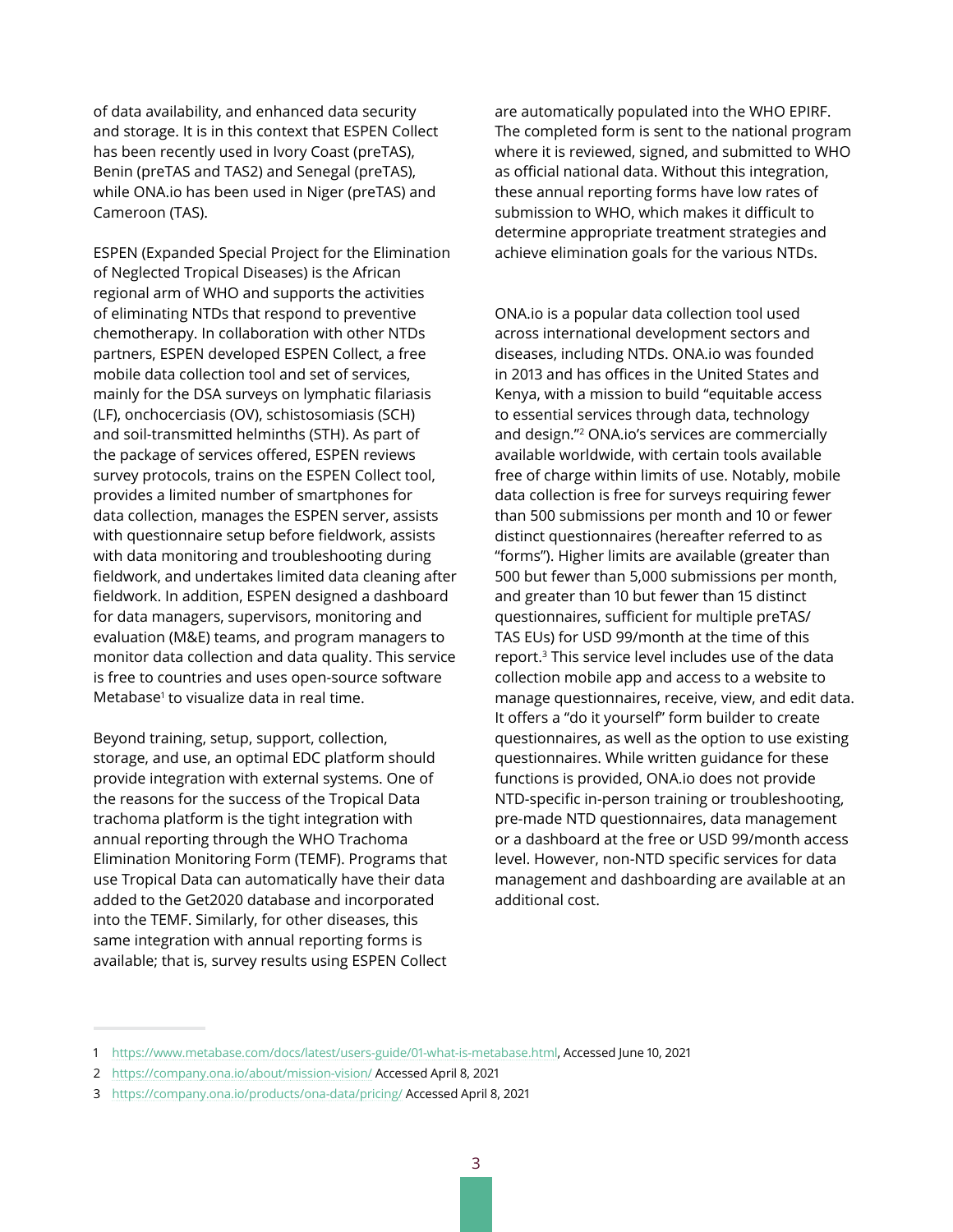# <span id="page-5-0"></span>**Pilot Overview**

Given that various countries within the Act | West Project indicated a desire to move towards EDC for DSA data collection, a pilot was undertaken to compare the basic features of ESPEN Collect and ONA.io. These documented experiences serve as informative guidance to other countries wishing to use an EDC system for future NTD DSAs. The pilot period began in March 2020 and concluded in December 2020. Although countries themselves selected their preferred EDC platform to use for their DSA data collections, Act | West headquarters Monitoring, Evaluation and Learning (MEL) staff selected country offices to include in this report by applying the following criteria:

- **•** The DSA survey activity was approved in Act | West FY20/21 workplans
- **•** The DSA survey activity utilized largely standardized questionnaires and processes (surveys relating to operations research and one-off initiatives were excluded)
- **•** The NTDP was willing to use one of the two systems and share monitoring feedback in the preparation for this report.

The platform pilots for collecting EDC survey data were evaluated based on the ability to provide appropriate data security systems and data sharing agreements, as well as ability to provide quality services, such as the following:

- **•** Installation of and training on the ESPEN Collect application, either remotely or in person, prior to fieldwork
- **•** Real-time daily remote data upload monitoring, remote troubleshooting with data errors and uploads, and basic data cleaning support relating to duplicates and/ or omission of records during fieldwork
- **•** Secure and continuous access to real-time data, dashboards, and summary results made available to MOHs and ministryapproved partners during fieldwork

**•** Ability of the platform to be adapted to different survey and country contexts, respond to a surge in demand for services, and strengthen country capacity and ministry ownership for all stages of the survey process.

Several of the initially planned DSAs were postponed due to the COVID-19 pandemic. The final list of countries and surveys included in the pilot is below.

| Platform                | <b>Disease</b> | Survey<br>Type   | Country               | Vest<br>Implemen<br>Partner<br>Act  <br>Impl | Start<br>Date |
|-------------------------|----------------|------------------|-----------------------|----------------------------------------------|---------------|
| <b>ESPEN</b><br>Collect | LF             | preTAS           | <b>Ivory</b><br>Coast | FHI 360                                      | 08/24/2020    |
| <b>ESPEN</b><br>Collect | LF             | preTAS           | Benin                 | FHI 360                                      | 09/26/2020    |
| <b>ESPEN</b><br>Collect | LF             | TAS <sub>2</sub> | Benin                 | FHI 360                                      | 10/12/2020    |
| <b>ESPEN</b><br>Collect | LF             | preTAS           | Senegal               | FHI 360                                      | 09/17/2020    |
| ONA.io                  | LF             | preTAS           | Niger                 | Helen Keller<br>International                | 01/12/2020    |
| ONA.io                  | LF             | TAS <sub>2</sub> | Cameroon              | Helen Keller<br>International                | 10/02/2020    |

# **ESPEN Collect and ONA.io Pilot Results**

## **ESPEN COLLECT PILOT**

To make EDC services available to an NTDP within a country, ESPEN required a direct request for assistance from the NTDP itself, though in certain cases they accepted a request from an implementing partner staff on behalf of the NTDP. In the cases observed in this study, these requests were preceded by a preliminary conversation between Act | West staff and ESPEN or between all three parties to discuss feasibility, roles, and expectations.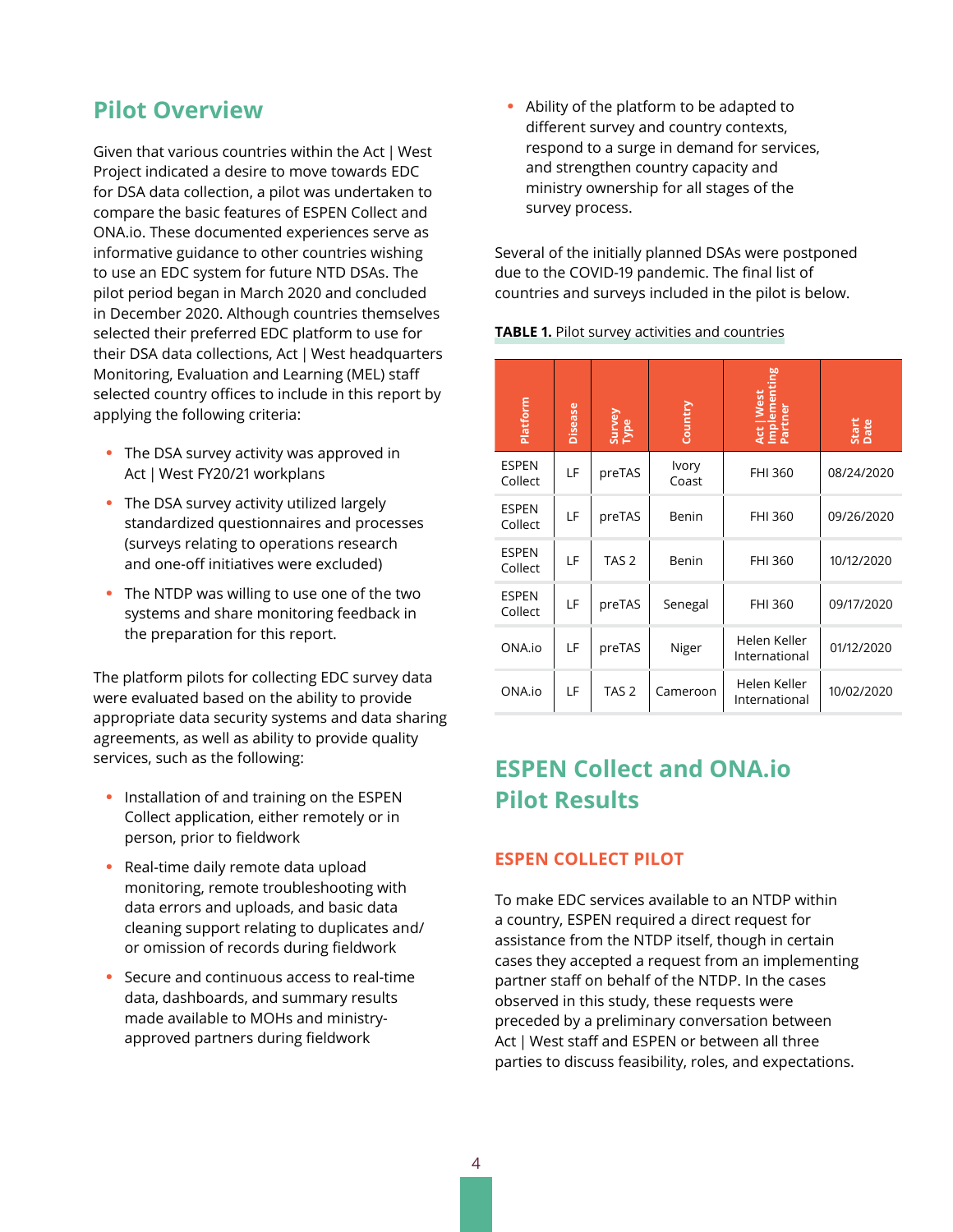<span id="page-6-0"></span>Initial planning for the EDC component of the DSA was led by ESPEN staff based in Brazzaville, Congo. Countries communicated the date and type of survey to ESPEN as well as contact details for primary in-country focal points. The country NTDPs selected the desired services from a list provided by ESPEN Collect and furnished exact districts and clusters targeted for data collection. Before beginning technical assistance, ESPEN required a copy of the survey protocol from the NTDP. In all cases, Act |West staff reviewed and approved the survey protocol, but the ESPEN staff provided a review as well. ESPEN offered standardized questionnaires in relation to all diseases for which DSAs are supported through ESPEN Collect. Countries were offered the opportunity to provide feedback on the standardized ESPEN Collect questionnaires to be used for the DSA in question. ESPEN Collect staff were knowledgeable about the content and flow of DSA questionnaires and were amenable and responsive to country requests for minor changes to the questionnaire. Upon approval of the (potentially modified) questionnaire by the country, ESPEN Collect staff uploaded the XForms ([w3.org\)](http://w3.org) to the ESPEN Collect server, hosted by Secure Data Kit (SDK) ([securedatakit.org](http://securedatakit.org)). Finally, the planning conversations covered the need, if any, for additional smartphones and the feasibility of ESPEN Collect procuring a limited number for use in the survey. However, in all three countries in which ESPEN Collect was piloted, the countries procured their own smartphones or used existing inventory.

ESPEN staff prepared a slide deck on use of the EDC devices and questionnaires as part of the in-country DSA training prior to fieldwork. The slides covered the use of the questionnaire in the field, data flow, and the application/questionnaire installation. In the cases where trainers from the NTDP or Act | West (in-country staff) with sufficient familiarity with EDCs were identified, they delivered this training module without the assistance of ESPEN Collect staff. Note that during non-COVID times, ESPEN offers the possibility of in-person in-country trainings; however, since all surveys were conducted during the COVID pandemic, all ESPEN-related assistance was conducted remotely.

ESPEN staff created a survey-specific dashboard via Metabase that displayed data collection progress

#### *FIGURE 1***.** Example of ESPEN Collect Dashboard Elements



*FIGURE 2.* Example of ESPEN Collect Pulse Email Update During Data Collection

# Sénégal - TAS1 Résumé Quotidien

Pulses for LF TAS1 (Jan 2021)

| Code Opérateur | EU                        | Commune | Cluster ID | Nom du Site | # Participant  |
|----------------|---------------------------|---------|------------|-------------|----------------|
| 11             | Location names<br>removed | 116     |            | 55          |                |
| 11             |                           |         | 108        | Location    | 21             |
| 15             |                           |         | 318        | names       | 35             |
| 15             |                           |         | 311        | removed     | 85             |
| 11             |                           | 115     |            | 92          |                |
| 16             |                           |         | 311        |             | $\overline{2}$ |

during fieldwork, including flags for potential data errors. During data collection, ESPEN staff reached out directly to the designated in-country data manager for the survey—typically, but not always, an NTDP staff member—to monitor incoming data and identify any issues. In the case of Benin and Senegal, ESPEN staff reached out to both NTDP and implementing partner staff (i.e., FHI 360, part of Act | West consortium). Corrections were made to a copy of the dataset (stored on the Metabase dashboard site) to preserve the original dataset on the data collection servers for reference.

ESPEN Collect created an automated email to regularly update the NTDP on progress in the field. These emails, the "pulse" feature of the Metabase platform, presented new clusters to be surveyed on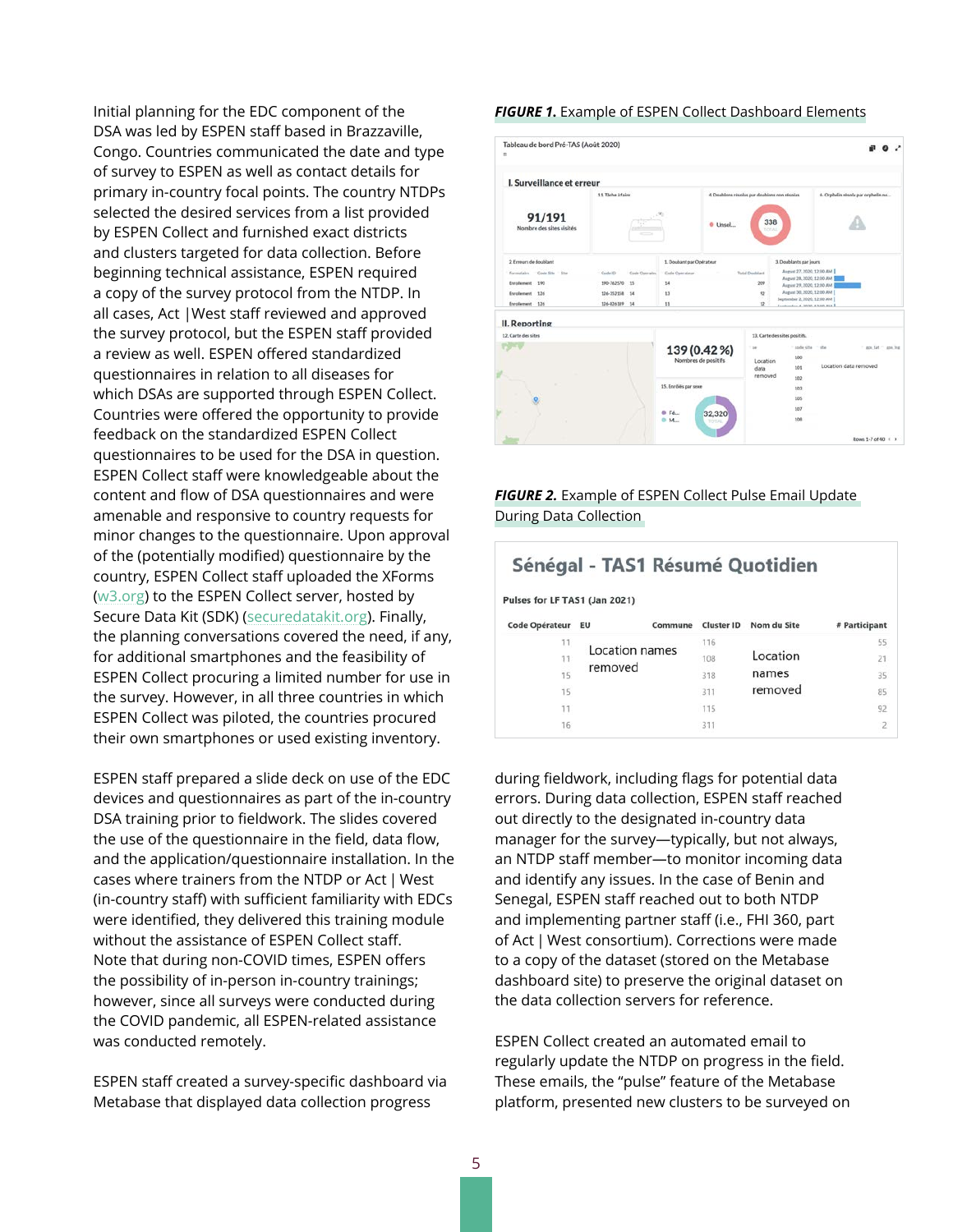<span id="page-7-0"></span>a daily basis. An example pulse email is presented below, with location names removed to respect the confidentiality of the NTDP data.

ESPEN staff encouraged the in-country data mangers to create WhatsApp groups with field teams to troubleshoot errors and receive progress updates from the field. While such groups are often used during fieldwork—regardless of EDC platform, their use was not directly observed by Act | West HQ during this pilot. ESPEN staff coordinated the data review and cleaning of basic errors at the end of the survey, and NTDP data managers, or implementing partner staff acting on their behalf, made corrections. Errors were noted in a table that highlighted data quality issues, such as Filariasis Test Strip (FTS) results without a participant ID, participants without final FTS results, and duplicate IDs. Upon completion of data collection, ESPEN Collect typically offered in-country survey organizers the ability to automatically populate the WHO EPIRF. However, submission of the EPIRF by the national NTD program typically only happens after a full year of surveys, and therefore this was not observed as part of the pilot.

#### **OBSERVED LIMITATIONS OF ESPEN COLLECT:**

*Questionnaire and database versioning issues*. During one country's survey experience, the field team discovered a necessary correction to the electronic questionnaire after data collection had already begun. ESPEN adapted the questionnaire accordingly; however, this caused a second dataset to be generated on the SDK servers. The Metabase dashboard and pulse updates were not updated to display data after the correction was made. When Act | West HQ staff made enquiries of ESPEN with regards to this issue, ESPEN staff answered promptly that it had identified the issue already in consultation with the in-country organizers and had remedied the problem with respect to in-country data management (but not the dashboard or pulse updates). The dashboard remained non-functional for the remainder of the survey activity.

*Dashboard creation delay*: In a second country, there was a delay between data submission by teams and its visualization on the Metabase platform. ESPEN staff corrected the issue days after the beginning of the survey, but it did temporarily impact the field teams' supervision during the first days of fieldwork. (It is important to note that the dashboard cannot be designed prior to data collection start date; it is only available after the first data comes in from the field.)

*Limited stakeholder engagement*. ESPEN intentionally seeks direct engagement with the NTDP, rather than implementing partners (such as Act | West), which is appropriate and reinforces the notion of country ownership. While the implementing partners were engaged throughout initial survey planning and setup steps, later steps involving data corrections, questionnaire changes, basic cleaning and reporting were undertaken with less engagement by implementing partners. Benin was the exception to this, with implementing staff engaging directly with ESPEN staff throughout the process. Note that this is not a limitation of the ESPEN Collect system *per se*; implementing partners are invited to be involved in the EDC exercise at the request of the NTDP, rather than ESPEN, in keeping with the philosophy of local ownership of the activity. However, the lesser engagement in some parts of the process hampered Act | West's ability to observe all aspects of the ESPEN Collect system in action, somewhat limiting observations on pilot results. The dashboard and pulse updates, when functional, served as valuable updates to partners on the quantifiable aspects of field progress (e.g., number of persons tested, percent of sites visited), and in doing so enriched stakeholder engagement, but these functionalities did not inform on the more qualitative status updates (e.g., delays caused by inclement weather).

*Restricted Roles and Permissions.* In two countries, the designated data manager was the M&E officer from the local Act | West staff. In both cases, the data manager had access to view the dashboard but was unable to edit the underlying dataset during data collection. Given their inability to edit data during fieldwork, data managers were unable to modify the raw data. Rather, the data managers built a running list of corrections detected during field work and applied them to a static, downloaded copy of the dataset in Excel once all fieldwork and uploads had concluded. This became the final dataset used for reporting. Despite not having access to edit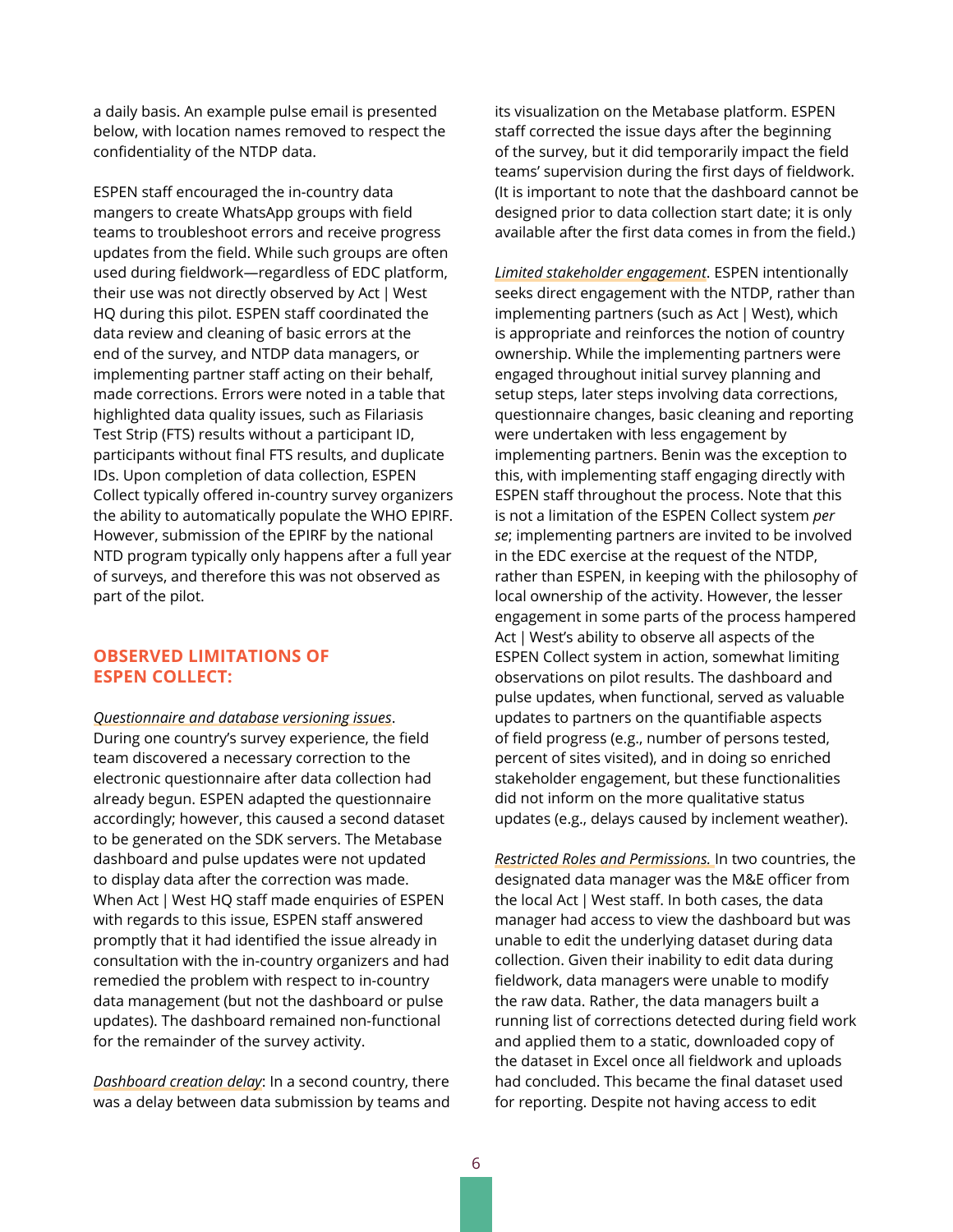<span id="page-8-0"></span>the dataset until the end of data collection, the Act | West staff where able to observe progress via the dashboard and could communicate these to field teams.

**TABLE 2** provides a summary of the relative strengths and weaknesses of the ESPEN Collect EDC platform, highlighting services offered by ESPEN staff.

### **ONA.IO PILOT, WITH SUPPORT FROM ACT | WEST PROJECT STAFF**

Two countries, Niger and Cameroon, opted to use a commercial EDC product, ONA.io, for their DSA surveys. The survey questionnaires, the underlying data collection app functions, and the uploading process were effectively the same as those used on the ESPEN Collect platform—not surprising, given the standardized nature of LF survey content, and the common technology and open-source standards<sup>4</sup> underlying both products.

|                                      | <b>Strengths</b>                                                                                                                                                                                | <b>Challenges</b>                                                                                                                                                                                                         |
|--------------------------------------|-------------------------------------------------------------------------------------------------------------------------------------------------------------------------------------------------|---------------------------------------------------------------------------------------------------------------------------------------------------------------------------------------------------------------------------|
| <b>Introduction of ESPEN Collect</b> | ESPEN team provides a good introduction of ESPEN<br>Collect to the in-country team. They are clearly<br>knowledgeable about their platform.                                                     |                                                                                                                                                                                                                           |
|                                      | ESPEN is flexible. Initial request submission can<br>be made by the Act   West in-country staff, at the<br>request of the NTDP; the submission doesn't need<br>to be made directly by the NTDP. |                                                                                                                                                                                                                           |
| <b>Training</b>                      | ESPEN team shares the materials on ESPEN app and<br>provides the training either in person or remotely.                                                                                         | The critical role of data manager should not be filled by<br>the uninitiated. ESPEN's training for data managers is not<br>intended or sufficient for those without previous hands-<br>on EDC data management experience. |
| <b>Dashboard</b>                     | The templates and dashboard are very informative.                                                                                                                                               | Sometimes there are inaccuracies in the dashboard<br>due to dataset (forms) that break the links with the<br>dashboard.                                                                                                   |
|                                      | Errors displayed on dashboard are consistently<br>corrected (e.g., duplicates, orphans, errors in #<br>enrolled per village, errors in GPS, etc.)                                               | Some corrections are done after the fieldwork is<br>complete, and there is no possibility to return to the field<br>for modifications.                                                                                    |
| <b>Timeline</b>                      | ESPEN team respects the timeline of the survey<br>(provides timely comments on the protocol, sharing<br>the forms and making the updates on the forms).                                         | The timeline for data cleaning after the survey is variable<br>and is not clearly stated.                                                                                                                                 |
| Communication                        | ESPEN Collect team engages with in-country staff<br>frequently. They use WhatsApp to communicate<br>with the field team.                                                                        |                                                                                                                                                                                                                           |
|                                      | ESPEN staff are very attentive and quick to respond.                                                                                                                                            |                                                                                                                                                                                                                           |
|                                      | ESPEN staff are always available to respond to the<br>emails (especially their data manager)                                                                                                    |                                                                                                                                                                                                                           |
| <b>WHO Reports</b>                   | ESPEN Collect automatically generates PC EPIRF<br>after data cleaning.                                                                                                                          |                                                                                                                                                                                                                           |

#### **TABLE 2.** Strengths and Challenges of ESPEN collect

<sup>4</sup> <https://getodk.org/>Open Data Kit, accessed April 8, 2021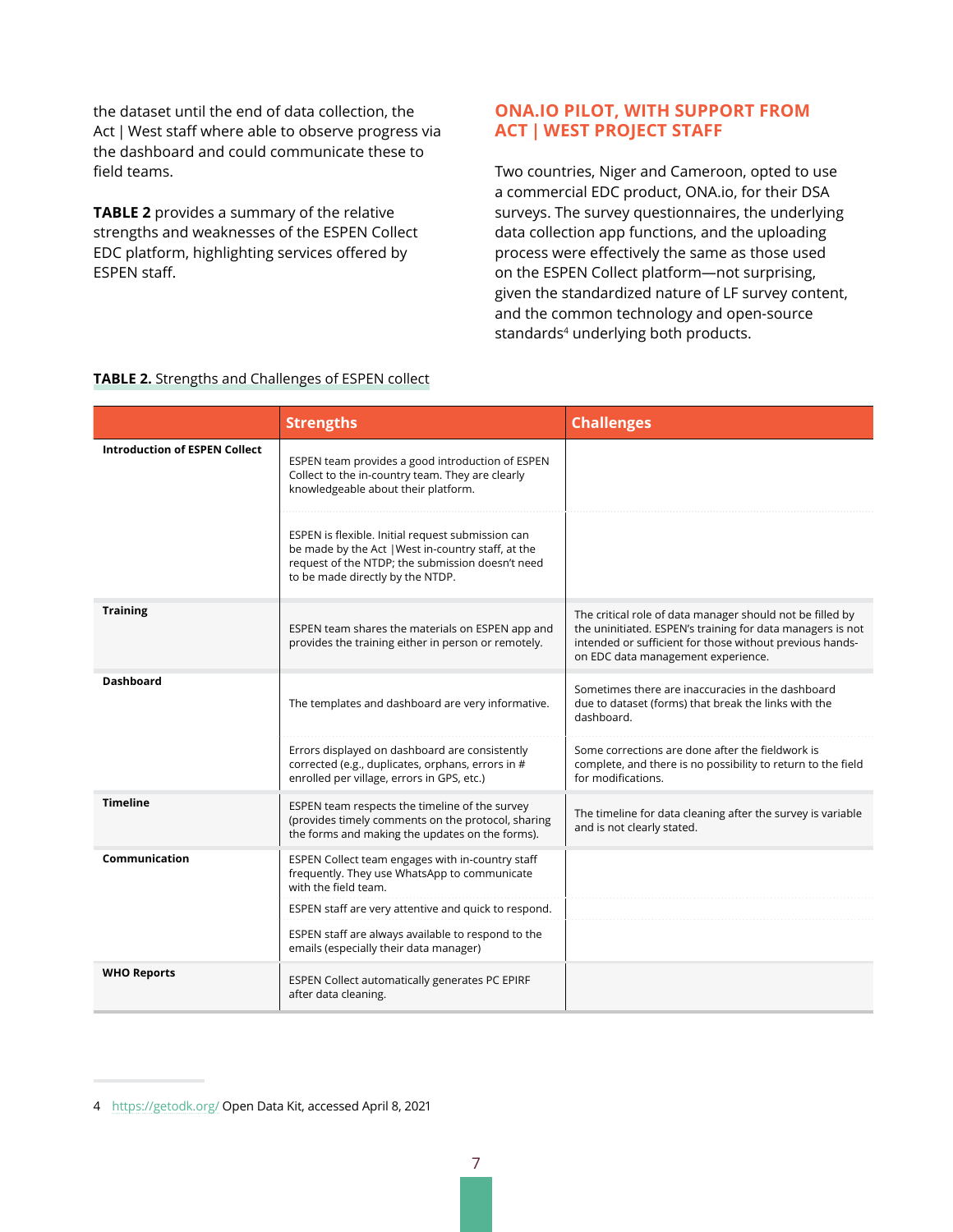<span id="page-9-0"></span>One key difference between ESPEN Collect and ONA.io is that ONA.io does not include humanbased service support. As such, countries who opt to use this platform must rely on service support by knowledgeable implementing partners, such as Act |West.

In Niger and Cameroon, Act | West followed the same steps for preliminary planning with in-country teams as with the ESPEN Collect process. In contrast to ESPEN Collect, Act | West HQ staff did not provide a standard slide deck to introduce EDC during training, but rather relied on in-country staff to lead the training modules using existing expertise with EDC. However, Act | West HQ staff offered support by advising on the data collection process and assisting with the customization of open data kit (ODK) questionnaires in collaboration with incountry staff.

In Cameroon, the NTDP shared data access permissions with local Act | West staff, and both parties monitored the data. During the fieldwork, corrections were made and discussed with the field team members as inconsistencies were identified. For example, one interviewer entered the same village name for two different clusters, which gave the impression that the team had covered fewer clusters than planned; that error was corrected by the data manager. It should be noted that restrictions (i.e., built-in data checks to disallow illogical responses) had been introduced during the development of the form, which helped reduce/cancel data entry errors and inconsistencies. Helen Keller International staff from Cameroon (part of Act | West consortium) also joined a shared WhatsApp group with the NTDP staff to communicate with the field teams during data collection.

As part of the standard for free service packages available to both countries, ONA.io offered a rudimentary "do it yourself" dashboard (with option to upgrade) for stakeholders. However, it was not useful for quickly detecting common data errors such as duplicate IDs, insufficient participants per site, and test results missing participant and site information. This is because the ONA.io dashboard shows the number of responses but does not display key data errors, such as those cited above—a definite limitation to its dashboard.

Such errors were addressed and corrected through manual data manipulation by the in-country data manager. Finally, during fieldwork, ONA.io-sourced data collections did not use automated emails to keep stakeholders informed of data collection progress during fieldwork, as ESPEN Collect did using pulse updates.

Final data cleaning was completed in-country using Excel. It is important to note that, unlike ESPEN Collect, ONA.io does not offer automated population of the WHO EPIRF.

#### *FIGURE 3.* Example Dashboard from ONA.io



## **OBSERVED LIMITATIONS OF ONA.IO WITH ACT | WEST SUPPORT:**

*Niger use of hybrid EDC/paper model.* Niger used EDC as a secondary mechanism to complement paper-based data collection. Teams used paper throughout the survey and translated the paper data to EDC upon return from the field. The electronic questionnaire's validation (i.e., built-in data checks to disallow illogical responses) was able to flag certain data entry errors during transfer from paper to electronic formats, but it could not alert field teams to change behavior or address and correct data issues in real time. GIS coordinates were the only data recorded electronically in the field. Thus, this approach did not take advantage of the full benefits of EDC such as real-time data validation. This was a decision made by the NTDP and is not an inherent limitation of the ONA.io platform or Act | West support staff. Rather it indicates a lack of full confidence in EDC platforms to replace paper by this NTDP. Such hybrid approaches are not common within the Act | West project for ONA.io-supported EDC surveys outside the pilot period.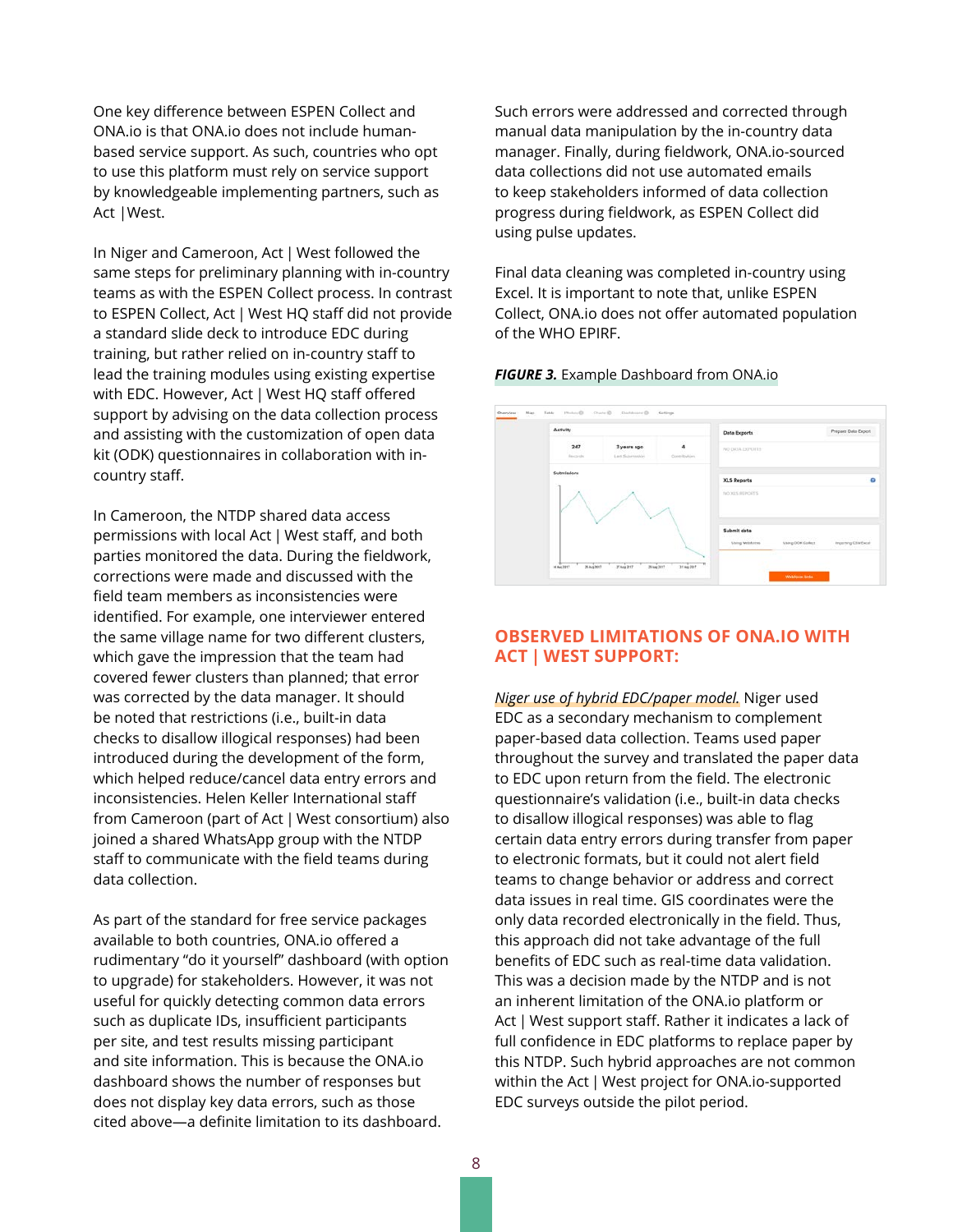<span id="page-10-0"></span>*Limited access to Niger data.* The Niger NTDP created an independent database to collect data, separate from the one used to setup the survey in collaboration with Act | West HQ. The NTDP did not share access to this independent database with Act | West HQ staff, so it was not possible to offer support in data monitoring. Again, this was not a limitation of ONA.io per se, but rather was a limitation sourced by choices made by the Niger NTDP.

# **Comparison of ESPEN Collect Platform with ONA.io Platform**

**TABLE 3** displays a summary of the technological and service offerings of the two observed providers.

# **Conclusions**

The technological capabilities of the implementeradministered commercial product ONA.io and that of ESPEN Collect were identical in terms of the core functions of EDC platforms (i.e., data collection, organization, and security). Both systems use the same ODK technology and, as a result, have identical user experiences in the field and during questionnaire design (assuming support services for ONA.io by Act | West staff). Outside of the core functions, however, ESPEN Collect offered a number of human-centered services by ESPEN staff that ONA.io did not—relating to training on the EDC platform, protocol and questionnaire review, customized dashboard generation, live monitoring during fieldwork to track field progress and detect errors, management-oriented email updates during fieldwork, and auto-population of the WHO EPIRF.

| <b>Platform</b>                                            | <b>ESPEN Collect</b>                                            | <b>ONA.io</b>                                                                       |
|------------------------------------------------------------|-----------------------------------------------------------------|-------------------------------------------------------------------------------------|
| Technical support                                          | ESPEN Staff (included as part<br>of the ESPEN Collect platform) | Act   West HQ & Local Staff<br>(not included as part of ONA.io platform)            |
| Use of cloud-based data storage                            | Free                                                            | From ONA, free up to 500 submissions/month;<br>USD 99 up to 5,000 submissions/month |
| Provision of smartphones                                   | Available                                                       | Unavailable unless approved by USAID through<br>annual Act   West workplan budget   |
| Protocol review                                            | Yes                                                             | Yes (by Act   West staff)                                                           |
| Dashboard for data quality monitoring                      | Yes                                                             | N <sub>0</sub>                                                                      |
| Dashboard for updates on field work progress               | Yes                                                             | Partial*                                                                            |
| Automated emails on field work progress                    | Yes                                                             | No                                                                                  |
| Standard Slide Presentation for EDC within<br>DSA training | Yes                                                             | No                                                                                  |
| In-person trainer to conduct<br><b>EDC</b> training        | Upon request                                                    | Upon request (and provided by Act   West staff)                                     |
| Customizing questionnaire to local requirements            | Yes                                                             | Yes (by Act   West staff)                                                           |
| Assistance in data monitoring and management               | Yes                                                             | Yes (by Act   West staff)                                                           |
| Assistance in reporting                                    | Yes                                                             | Yes (by Act   West staff)                                                           |
| Auto-population of the EPIRF                               | Yes                                                             | No                                                                                  |

**TABLE 3.** Comparison of technological and service offerings

*\* ONA's free and standard packages include rudimentary dashboards showing number of responses but do not display key data errors (e.g., duplicate entries, incorrect cluster sizes, orphan data points) used for data management of NTD DSAs.*